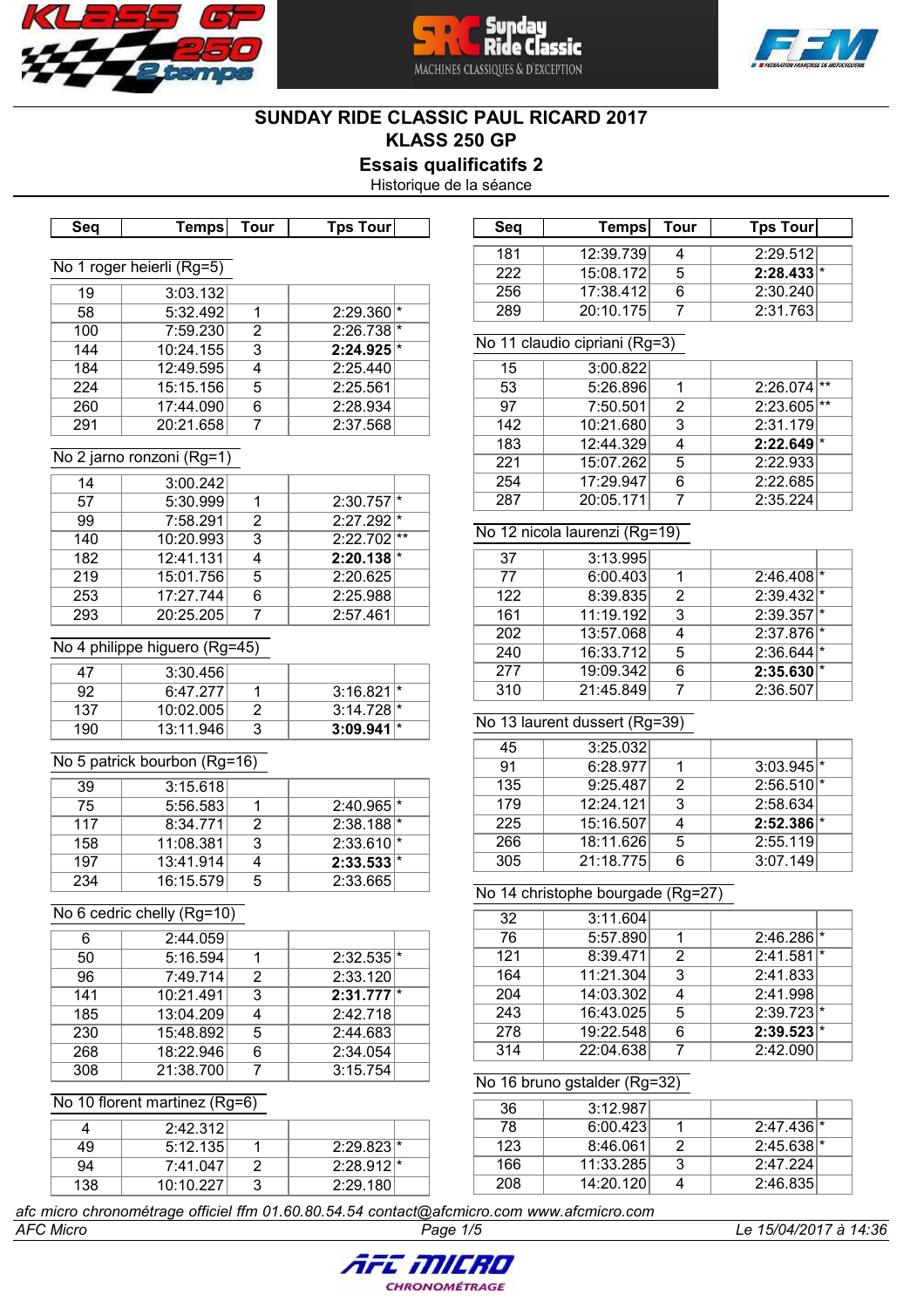





Essais qualificatifs 2 Historique de la séance

| Seq | Tempsl                       | Tour | <b>Tps Tour</b>         | Seq | Temps     | Tour           | Tps Tour |
|-----|------------------------------|------|-------------------------|-----|-----------|----------------|----------|
|     |                              |      |                         | 104 | 8:09.856  | 2              | 2:31.945 |
|     | No 16 bruno gstalder (Rg=32) |      |                         | 147 | 10:39.401 | 3              | 2:29.545 |
| 247 | 17:06.403                    | 5    | 2:46.283                | 188 | 13:09.835 | $\overline{4}$ | 2:30.434 |
| 285 | 19:51.320                    | 6    | $2:44.917$ <sup>*</sup> | 226 | 15:39.033 | 5              | 2:29.198 |
| 320 | 22:37.599                    |      | 2:46.279                | 264 | 18:08.242 | 6              | 2:29.209 |
|     |                              |      |                         | 298 | 20:38.165 |                | 2:29.923 |
|     | No 18 mirco modesti (Rg=13)  |      |                         |     |           |                |          |

# $5 \t 2:43.906$

| 51  | 5:17.406  |   | $2:33.500$ <sup>*</sup> |  |
|-----|-----------|---|-------------------------|--|
| 98  | 7:50.598  |   | $2:33.192$ <sup>*</sup> |  |
| 143 | 10:22.810 | 3 | $2:32.212$ <sup>*</sup> |  |
| 186 | 13:06.039 |   | 2:43.229                |  |
| 261 | 17:49.713 | 5 | 4:43.674                |  |
| 292 | 20:23.515 |   | 2:33.802                |  |

# No 19 gregory kauffmann (Rg=21)

| 28  | 3:08.777  |   |                         |         |
|-----|-----------|---|-------------------------|---------|
| 70  | 5:49.715  |   | $2:40.938$ <sup>*</sup> |         |
| 113 | 8:29.590  | 2 | $2:39.875$ <sup>*</sup> |         |
| 157 | 11:08.312 | 3 | $2:38.722$ <sup>*</sup> |         |
| 199 | 13:45.884 | 4 | $2:37.572$ <sup>*</sup> |         |
| 238 | 16:25.370 | 5 | 2:39.486                |         |
| 275 | 19:03.204 | 6 | 2:37.834                |         |
| 309 | 21:39.493 |   | 2:36.289                | $\star$ |

# No 21 bertrand gold (Rg=9)

|     | 2:52.358  |               |                         |
|-----|-----------|---------------|-------------------------|
| 56  | 5:30.755  |               | $2:38.397$ <sup>*</sup> |
| 102 | 8:03.766  | $\mathcal{P}$ | $2:33.011$ <sup>*</sup> |
| 145 | 10:36.183 | 3             | 2:32.417                |
| 187 | 13:09.239 |               | 2:33.056                |
| 227 | 15:40.890 | 5             | 2:31.651                |
| 265 | 18:11.464 | հ             | $2:30.574$ <sup>*</sup> |
| 303 | 21:12.890 |               | 3:01.426                |

# No 23 luciano valla (Rg=22)

| 18  | 3:02.970  |   |                         |   |
|-----|-----------|---|-------------------------|---|
| 66  | 5:45.562  |   | $2:42.592$ <sup>*</sup> |   |
| 110 | 8:22.498  | 2 | 2:36.936                | ₩ |
| 154 | 10:58.995 | 3 | $2:36.497$ <sup>*</sup> |   |
| 200 | 13:48.044 | 4 | 2:49.049                |   |
| 239 | 16:31.860 | 5 | 2:43.816                |   |
| 276 | 19:09.106 | 6 | 2:37.246                |   |
| 311 | 21:46.233 |   | 2:37.127                |   |

# No 25 massimiliano tesori (Rg=7)

|   | 0.00010 |                                    |  |
|---|---------|------------------------------------|--|
|   |         |                                    |  |
| r |         | $\sim$ $\sim$ $\sim$ $\sim$ $\sim$ |  |
|   |         |                                    |  |

| әеч | <b>Temps</b> | ı our | <b>IDS TOUL</b>         |
|-----|--------------|-------|-------------------------|
| 104 | 8:09.856     | 2     | $2:31.945$ <sup>*</sup> |
| 147 | 10:39.401    | 3     | $2:29.545$ <sup>*</sup> |
| 188 | 13:09.835    |       | 2:30.434                |
| 226 | 15:39.033    | 5     | $2:29.198$ <sup>*</sup> |
| 264 | 18:08.242    |       | 2:29.209                |
| 298 | 20:38.165    |       | 2:29.923                |

# No 27 hartmann kyrian academy igp (Rg=23)

| 25  | 3:07.593  |   |                         |  |
|-----|-----------|---|-------------------------|--|
| 68  | 5:46.460  |   | $2:38.867$ <sup>*</sup> |  |
| 111 | 8:23.393  | 2 | $2:36.933*$             |  |
| 155 | 11:01.069 | 3 | 2:37.676                |  |
| 195 | 13:38.467 |   | 2:37.398                |  |
| 235 | 16:15.973 | 5 | 2:37.506                |  |
| 273 | 18:52.506 | 6 | $2:36.533$ <sup>*</sup> |  |
| 306 | 21:29.406 |   | 2:36.900                |  |

# No 28 lorenzo linari (Rg=14)

| 35  | 3:12.469  |                         |  |
|-----|-----------|-------------------------|--|
| 73  | 5:55.656  | $2:43.187$ <sup>*</sup> |  |
| 116 | 8:30.878  | $2:35.222$ <sup>*</sup> |  |
| 159 | 11:08.896 | 2:38.018                |  |
| 198 | 13:43.976 | $2:35.080$ <sup>*</sup> |  |
| 236 | 16:16.643 | $2:32.667$ <sup>*</sup> |  |

# No 29 william piquet (Rg=43)

| רי | $\sim$ $\sim$ $\sim$<br>?∙1<br>323 I I |                |  |
|----|----------------------------------------|----------------|--|
|    | 0 537                                  | 2.57657<br>vv, |  |

# No 33 michele forcella (Rg=24)

| 3:04.781  |               |                                                 |
|-----------|---------------|-------------------------------------------------|
| 5:47.220  |               | 2:42.439                                        |
|           | $\mathcal{P}$ | 2:42.975                                        |
|           | 3             | 2:54.819                                        |
|           |               | $2:41.372$ <sup>*</sup>                         |
| 16:51.950 | 5             | 2:45.564                                        |
|           | 6             | $2:37.852$ <sup>*</sup>                         |
| 22:17.626 |               | 2:47.824                                        |
|           |               | 8:30.195<br>11:25.014<br>14:06.386<br>19:29.802 |

#### No 40 bernard fau

### No 44 andrea bergamaschini (Rg=12) 13 2:56.126 63 5:41.202 1 2:45.076<br>108 8:14.226 2 2:33.024 108 8:14.226 2 2:33.024<br>151 10:48.904 3 2:34.678 10:48.904 3 2:34.678 13:22.063 4 2:33.159

*afc micro chronométrage officiel ffm 01.60.80.54.54 contact@afcmicro.com www.afcmicro.com*



*AFC Micro Page 2/5 Le 15/04/2017 à 14:36*

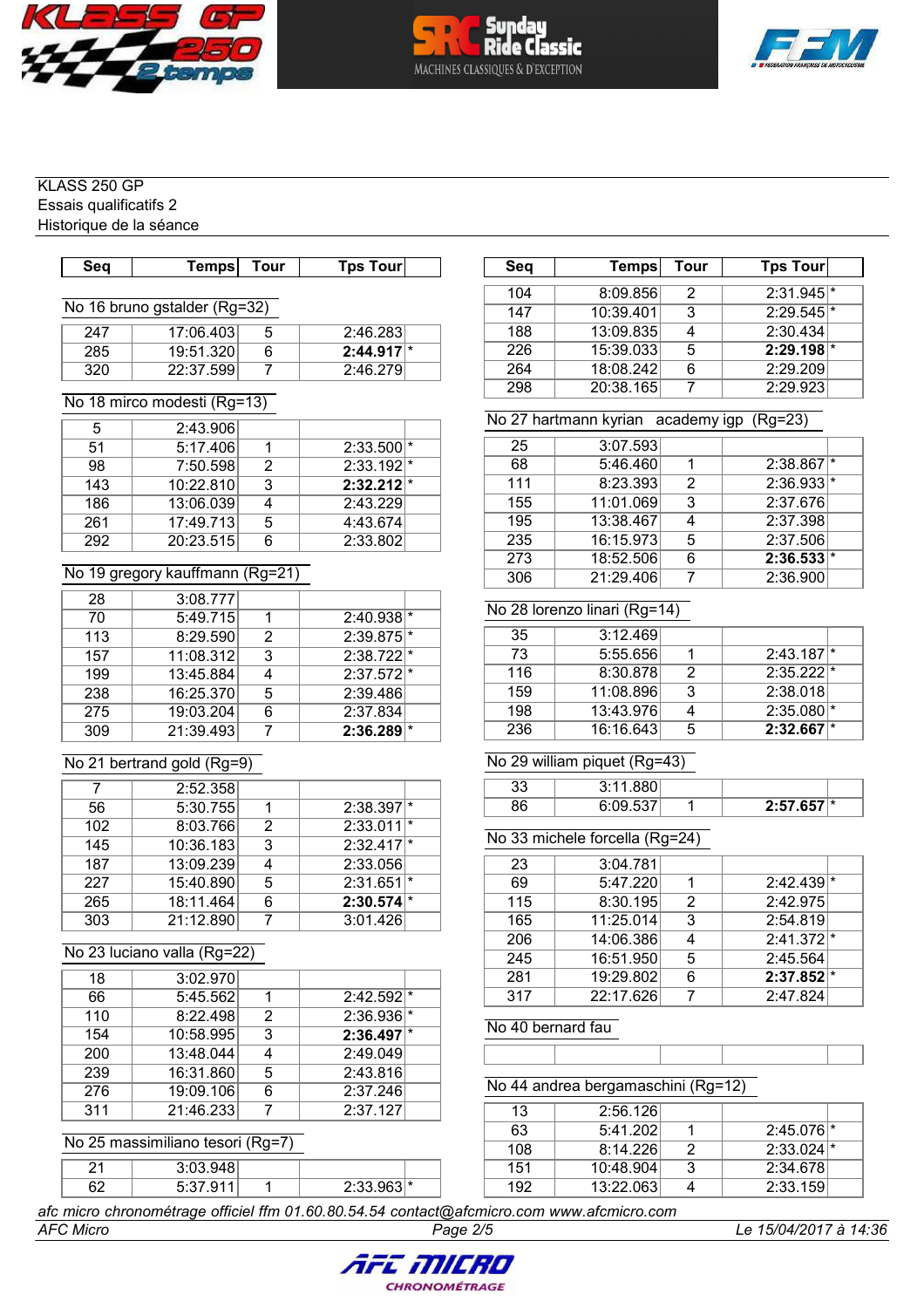





Essais qualificatifs 2 Historique de la séance

| Seq             | Temps                                                                                   | <b>Tour</b>             | <b>Tps Tour</b>          | Seq                         | <b>Temps</b>                    | <b>Tour</b>    | <b>Tps Tour</b>         |  |  |
|-----------------|-----------------------------------------------------------------------------------------|-------------------------|--------------------------|-----------------------------|---------------------------------|----------------|-------------------------|--|--|
|                 | No 44 andrea bergamaschini (Rg=12)                                                      |                         |                          | 312                         | 21:58.667                       | 8              | $2:22.770$ <sup>*</sup> |  |  |
| 231             | 15:54.365                                                                               | 5                       | $2:32.302$ <sup>*</sup>  |                             | No 69 denis longueville (Rg=44) |                |                         |  |  |
| 269             | 18:26.566                                                                               | $\overline{6}$          | $2:32.201$ <sup>*</sup>  | 46                          | 3:26.869                        |                |                         |  |  |
|                 |                                                                                         |                         |                          | 90                          | 6:25.722                        | $\overline{1}$ | $2:58.853$ <sup>*</sup> |  |  |
|                 | No 51 benjamin marella (Rg=15)                                                          |                         |                          | 134                         | 9:24.526                        | $\overline{2}$ | $2:58.804$ <sup>*</sup> |  |  |
| 22              | 3:04.644                                                                                |                         |                          | 178                         | 12:22.961                       | $\overline{3}$ | 2:58.435                |  |  |
| 64              | 5:43.409                                                                                | $\mathbf{1}$            | $2:38.765$ <sup>*</sup>  |                             |                                 |                |                         |  |  |
| 109             | 8:18.122                                                                                | $\overline{2}$          | $2:34.713$ <sup>*</sup>  |                             | No 70 adrien dutrannois (Rg=41) |                |                         |  |  |
| 152             | 10:51.809                                                                               | 3                       | $2:33.687$ <sup>*</sup>  | 43                          | 3:22.249                        |                |                         |  |  |
| 193             | 13:24.725                                                                               | $\overline{\mathbf{4}}$ | $2:32.916$ <sup>*</sup>  | 89                          | 6:19.307                        | $\overline{1}$ | $2:57.058$ <sup>*</sup> |  |  |
| 232             | 15:58.881                                                                               | $\overline{5}$          | 2:34.156                 | 133                         | 9:16.234                        | $\overline{2}$ | $2:56.927$ <sup>*</sup> |  |  |
| 270             | 18:32.343                                                                               | $\overline{6}$          | 2:33.462                 | 176                         | 12:13.455                       | $\overline{3}$ | 2:57.221                |  |  |
| 302             | 21:07.329                                                                               | $\overline{7}$          | 2:34.986                 | 223                         | 15:09.315                       | $\overline{4}$ | $2:55.860$ <sup>*</sup> |  |  |
|                 |                                                                                         |                         |                          | 263                         | 18:07.146                       | 5              | 2:57.831                |  |  |
|                 | No 55 jean paul clement (Rg=25)                                                         |                         |                          | 301                         | 21:02.779                       | $\overline{6}$ | $2:55.633$ <sup>*</sup> |  |  |
| $\overline{12}$ | 2:54.622                                                                                |                         |                          |                             |                                 |                |                         |  |  |
| $\overline{60}$ | 5:34.159                                                                                | $\mathbf{1}$            | $2:39.537*$              | No 75 jerome adrion (Rg=17) |                                 |                |                         |  |  |
| 107             | 8:13.071                                                                                | $\overline{2}$          | $2:38.912$ <sup>*</sup>  | 10                          | 2:53.057                        |                |                         |  |  |
| 153             | 10:53.778                                                                               | $\overline{3}$          | 2:40.707                 | $\overline{55}$             | 5:29.973                        | $\mathbf{1}$   | $2:36.916$ <sup>*</sup> |  |  |
|                 |                                                                                         |                         |                          | 103                         | 8:05.109                        | $\overline{2}$ | $2:35.136$ <sup>*</sup> |  |  |
|                 | No 56 thierry butzbach (Rg=37)                                                          |                         |                          | 148                         | 10:41.594                       | $\overline{3}$ | 2:36.485                |  |  |
| 42              | 3:21.738                                                                                |                         |                          | 201                         | 13:49.597                       | $\overline{4}$ | 3:08.003                |  |  |
| 87              | 6:15.381                                                                                | 1                       | $2:53.643$ <sup>*</sup>  | 241                         | 16:40.653                       | $\overline{5}$ | 2:51.056                |  |  |
| 130             | 9:07.952                                                                                | $\overline{2}$          | $2:52.571$ <sup>*</sup>  |                             |                                 |                |                         |  |  |
| 172             | 11:58.731                                                                               | $\overline{3}$          | $2:50.779$ <sup>*</sup>  | No 77 alain dubois (Rg=36)  |                                 |                |                         |  |  |
| 215             | 14:48.191                                                                               | $\overline{\mathbf{4}}$ | $2:49.460$ <sup>*</sup>  | 44                          | 3:24.760                        |                |                         |  |  |
| 257             | 17:38.671                                                                               | $\overline{5}$          | 2:50.480                 | 88                          | 6:17.006                        | $\overline{1}$ | $2:52.246$ <sup>*</sup> |  |  |
| 297             | 20:36.669                                                                               | $\overline{6}$          | 2:57.998                 | 132                         | 9:10.356                        | $\overline{2}$ | 2:53.350                |  |  |
|                 |                                                                                         |                         |                          | 173                         | 12:04.289                       | $\overline{3}$ | 2:53.933                |  |  |
|                 | No 58 luca petrini (Rg=30)                                                              |                         |                          | 216                         | 14:52.572                       | $\overline{4}$ | $2:48.283$ <sup>*</sup> |  |  |
| 24              | 3:05.434                                                                                |                         |                          | 258                         | 17:40.884                       | $\overline{5}$ | 2:48.312                |  |  |
| $\overline{71}$ | 5:51.079                                                                                | 1                       | $2:45.645$ <sup>*</sup>  | 295                         | 20:29.386                       | 6              | 2:48.502                |  |  |
| 120             | 8:39.241                                                                                | $\overline{2}$          | 2:48.162                 |                             |                                 |                |                         |  |  |
| 175             | 12:11.345                                                                               | $\overline{3}$          | 3:32.104                 |                             | No 79 fausto ricco' (Rg=33)     |                |                         |  |  |
| 217             | 14:57.716                                                                               | 4                       | 2:46.371                 | 31                          | 3:11.197                        |                |                         |  |  |
| 259             | 17:41.822                                                                               | 5                       | $2:44.106$ <sup>*</sup>  | 79                          | 6:01.483                        | 1              | $2:50.286$ <sup>*</sup> |  |  |
| 294             | 20:29.035                                                                               | 6                       | 2:47.213                 | 124                         | 8:46.788                        | $\overline{2}$ | $2:45.305$ <sup>*</sup> |  |  |
|                 |                                                                                         |                         |                          | 167                         | 11:33.921                       | $\overline{3}$ | 2:47.133                |  |  |
|                 | No 67 alessandro pozzo (Rg=4)                                                           |                         |                          | 209                         | 14:22.039                       | 4              | 2:48.118                |  |  |
| 3               | 2:39.772                                                                                |                         |                          |                             |                                 |                |                         |  |  |
| 48              | 5:07.050                                                                                | 1                       | $2:27.278$ <sup>**</sup> |                             | No 90 robert bufalo (Rg=11)     |                |                         |  |  |
| 93              | 7:32.576                                                                                | $\overline{2}$          | $2:25.526$ **            | 8                           | 2:52.410                        |                |                         |  |  |
| 136             | 9:56.975                                                                                | $\overline{3}$          | $2:24.399$ <sup>*</sup>  | 54                          | 5:28.438                        | 1              | $2:36.028$ <sup>*</sup> |  |  |
| 177             | 12:20.512                                                                               | 4                       | $2:23.537$ <sup>*</sup>  | 101                         | 8:03.120                        | $\overline{2}$ | $2:34.682$ <sup>*</sup> |  |  |
| 213             | 14:47.154                                                                               | 5                       | 2:26.642                 | 146                         | 10:37.283                       | $\overline{3}$ | $2:34.163$ <sup>*</sup> |  |  |
| 249             | 17:11.279                                                                               | 6                       | 2:24.125                 | 189                         | 13:10.775                       | 4              | $2:33.492$ <sup>*</sup> |  |  |
| 282             | 19:35.897                                                                               | 7                       | 2:24.618                 | 228                         | 15:42.649                       | 5              | $2:31.874$ <sup>*</sup> |  |  |
|                 | c micro chronomátrage officiel ffm 01.60.80.54.54 contact@afcmicro com www.afcmicro.com |                         |                          |                             |                                 |                |                         |  |  |

*AFC Micro Page 3/5 Le 15/04/2017 à 14:36 afc micro chronométrage officiel ffm 01.60.80.54.54 contact@afcmicro.com www.afcmicro.com*

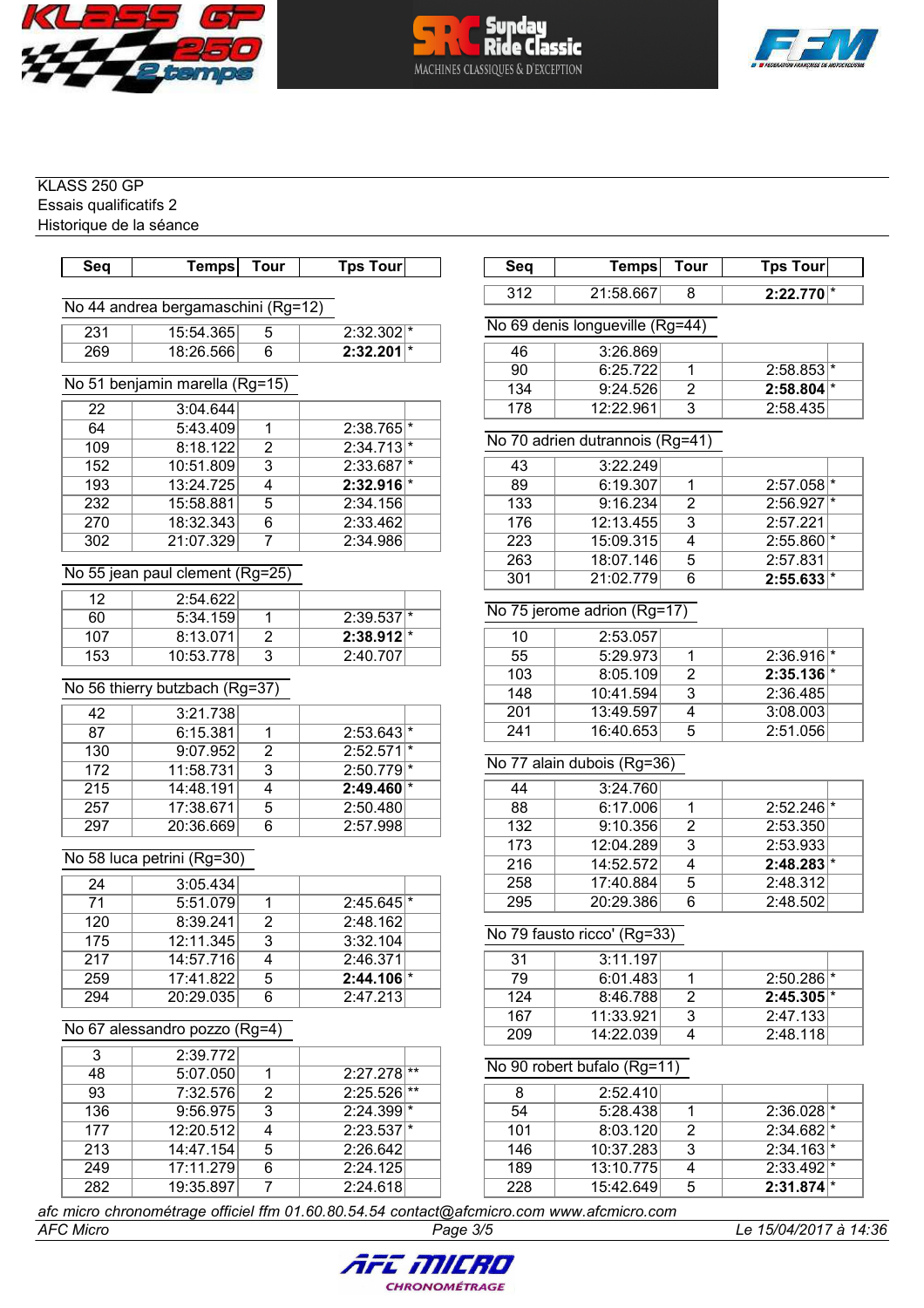





Essais qualificatifs 2 Historique de la séance

| <b>Seq</b>                      | Temps                               | <b>Tour</b>    | <b>Tps Tour</b>         |  | Seq                          | <b>Temps</b>                   | <b>Tour</b>               | <b>Tps Tour</b>         |  |
|---------------------------------|-------------------------------------|----------------|-------------------------|--|------------------------------|--------------------------------|---------------------------|-------------------------|--|
|                                 | No 90 robert bufalo (Rg=11)         |                |                         |  |                              | No 155 guy bertin (Rg=2)       |                           |                         |  |
| 272                             | 18:43.851                           | 6              | 3:01.202                |  | 9                            | 2:52.895                       |                           |                         |  |
|                                 |                                     |                |                         |  | 52                           | 5:21.724                       | 1                         | $2:28.829$ <sup>*</sup> |  |
| No 101 elodie rochefort (Rg=42) |                                     |                |                         |  | 95                           | 7:46.873                       | $\overline{2}$            | $2:25.149$ **           |  |
| 26                              | 3:07.786                            |                |                         |  | 139                          | 10:11.078                      | 3                         | $2:24.205$ <sup>*</sup> |  |
| $\overline{83}$                 | 6:08.962                            | $\mathbf{1}$   | $3:01.176$ <sup>*</sup> |  | 180                          | 12:35.601                      | $\overline{4}$            | 2:24.523                |  |
| 131                             | 9:09.903                            | $\overline{2}$ | $3:00.941$ <sup>*</sup> |  | 218                          | 14:58.829                      | 5                         | $2:23.228$ <sup>*</sup> |  |
| 174                             | 12:08.622                           | $\overline{3}$ | $2:58.719$ <sup>*</sup> |  | 251                          | 17:21.758                      | 6                         | $2:22.929$ <sup>*</sup> |  |
| 220                             | 15:07.090                           | 4              | $2:58.468$ <sup>*</sup> |  | 283                          | 19:47.444                      | $\overline{7}$            | 2:25.686                |  |
| 262                             | 18:06.482                           | 5              | 2:59.392                |  | 316                          | 22:09.587                      | $\overline{8}$            | $2:22.143$ <sup>*</sup> |  |
| 300                             | 21:02.502                           | 6              | $2:56.020$ <sup>*</sup> |  |                              |                                |                           |                         |  |
|                                 |                                     |                |                         |  |                              | No 211 frederic kernel (Rg=26) |                           |                         |  |
|                                 | No 113 alessandro lecce academy igp |                | $(Rg=20)$               |  | $\overline{34}$              | 3:12.264                       |                           |                         |  |
| $\overline{20}$                 | 3:03.597                            |                |                         |  | $\overline{74}$              | 5:56.573                       | 1                         | $2:44.309$ <sup>*</sup> |  |
| $\overline{67}$                 | 5:46.222                            | $\overline{1}$ | $2:42.625$ <sup>*</sup> |  | 119                          | 8:37.674                       | $\overline{2}$            | $2:41.101$ <sup>*</sup> |  |
| 112                             | 8:24.813                            | $\overline{2}$ | $2:38.591$ <sup>*</sup> |  | 162                          | 11:19.440                      | $\overline{3}$            | 2:41.766                |  |
| 156                             | 11:01.483                           | $\overline{3}$ | $2:36.670$ <sup>*</sup> |  | 203                          | 14:01.058                      | $\overline{4}$            | 2:41.618                |  |
| 196                             | 13:39.140                           | $\overline{4}$ | 2:37.657                |  | 242                          | 16:41.689                      | $\overline{5}$            | $2:40.631$ <sup>*</sup> |  |
| 237                             | 16:16.729                           | $\overline{5}$ | 2:37.589                |  | 279                          | 19:23.057                      | $\overline{6}$            | 2:41.368                |  |
| 274                             | 18:52.829                           | $\overline{6}$ | $2:36.100$ <sup>*</sup> |  | 313                          | 22:02.108                      | $\overline{7}$            | 2:39.051                |  |
| 307                             | 21:29.774                           | $\overline{7}$ | 2:36.945                |  |                              |                                |                           |                         |  |
|                                 |                                     |                |                         |  |                              | No 250 jacques morel (Rg=31)   |                           |                         |  |
|                                 | No 124 joel guilet (Rg=40)          |                |                         |  | 40                           | 3:15.920                       |                           |                         |  |
| 29                              | 3:08.969                            |                |                         |  | 81                           | 6:06.084                       | 1                         | $2:50.164$ <sup>*</sup> |  |
| $\overline{80}$                 | 6:05.281                            | 1              | $2:56.312$ <sup>*</sup> |  | 125                          | 8:51.165                       | $\overline{2}$            | $2:45.081$ <sup>*</sup> |  |
| 126                             | 8:57.691                            | $\overline{2}$ | $2:52.410$ <sup>*</sup> |  | 168                          | 11:36.918                      | $\overline{\overline{3}}$ | 2:45.753                |  |
|                                 |                                     |                |                         |  | $\overline{210}$             | 14:22.188                      | $\overline{4}$            | 2:45.270                |  |
|                                 | No 130 dennis dussert (Rg=18)       |                |                         |  | 248                          | 17:06.483                      | 5                         | $2:44.295$ <sup>*</sup> |  |
| 11                              | 2:54.169                            |                |                         |  | 286                          | 19:54.954                      | $\overline{6}$            | 2:48.471                |  |
| $\overline{59}$                 | 5:32.841                            | 1              | $2:38.672$ <sup>*</sup> |  |                              |                                |                           |                         |  |
| 105                             | 8:09.957                            | $\overline{2}$ | $2:37.116$ <sup>*</sup> |  | No 277 julien harant (Rg=28) |                                |                           |                         |  |
| 150                             | 10:47.152                           | $\overline{3}$ | 2:37.195                |  | 27                           | 3:07.856                       |                           |                         |  |
| 194                             | 13:26.870                           | 4              | 2:39.718                |  | 72                           | 5:53.352                       | 1                         | $2:45.496$ <sup>*</sup> |  |
| 233                             | 16:04.567                           | $\overline{5}$ | 2:37.697                |  | 118                          | 8:36.878                       | $\overline{2}$            | $2:43.526$ <sup>*</sup> |  |
| 271                             | 18:40.096                           | 6              | $2:35.529$ <sup>*</sup> |  | 163                          | 11:20.335                      | 3                         | $2:43.457$ <sup>*</sup> |  |
| 304                             | 21:18.571                           | $\overline{7}$ | 2:38.475                |  | 205                          | 14:04.625                      | 4                         | 2:44.290                |  |
|                                 |                                     |                |                         |  | 244                          | 16:46.394                      | $\overline{5}$            | $2:41.769$ <sup>*</sup> |  |
| No 133 michel dumortier (Rg=34) |                                     |                |                         |  | 280                          | 19:27.813                      | 6                         | $2:41.419$ <sup>*</sup> |  |
| 38                              | 3:14.527                            |                |                         |  | 315                          | 22:09.110                      | 7                         | $2:41.297$ <sup>*</sup> |  |
| 84                              | 6:09.070                            | $\mathbf{1}$   | $2:54.543$ <sup>*</sup> |  |                              |                                |                           |                         |  |
| 128                             | 8:59.050                            | $\overline{2}$ | 2:49.980 *              |  |                              | No 280 florian doguet (Rg=38)  |                           |                         |  |
| 170                             | 11:47.806                           | $\overline{3}$ | 2:48.756 *              |  | 30                           | 3:10.833                       |                           |                         |  |
| 211                             | 14:34.692                           | $\overline{4}$ | $2:46.886$ <sup>*</sup> |  | $\overline{82}$              | 6:08.533                       | 1                         | $2:57.700$ <sup>*</sup> |  |
| 250                             | 17:21.698                           | 5              | 2:47.006                |  | 129                          | 9:02.855                       | $\overline{2}$            | $2:54.322$ <sup>*</sup> |  |
| 288                             | 20:08.802                           | 6              | 2:47.104                |  | 171                          | 11:55.788                      | 3                         | $2:52.933$ <sup>*</sup> |  |
|                                 |                                     |                |                         |  | 214                          | 14:47.220                      | 4                         | $2:51.432$ <sup>*</sup> |  |
|                                 |                                     |                |                         |  | 255                          | 17:37.836                      | 5                         | $2:50.616$ <sup>*</sup> |  |

afc micro chronométrage officiel ffm 01.60.80.54.54 contact@afcmicro.com www.afcmicro.com

**AFC Micro** 

Page 4/5

Le 15/04/2017 à 14:36